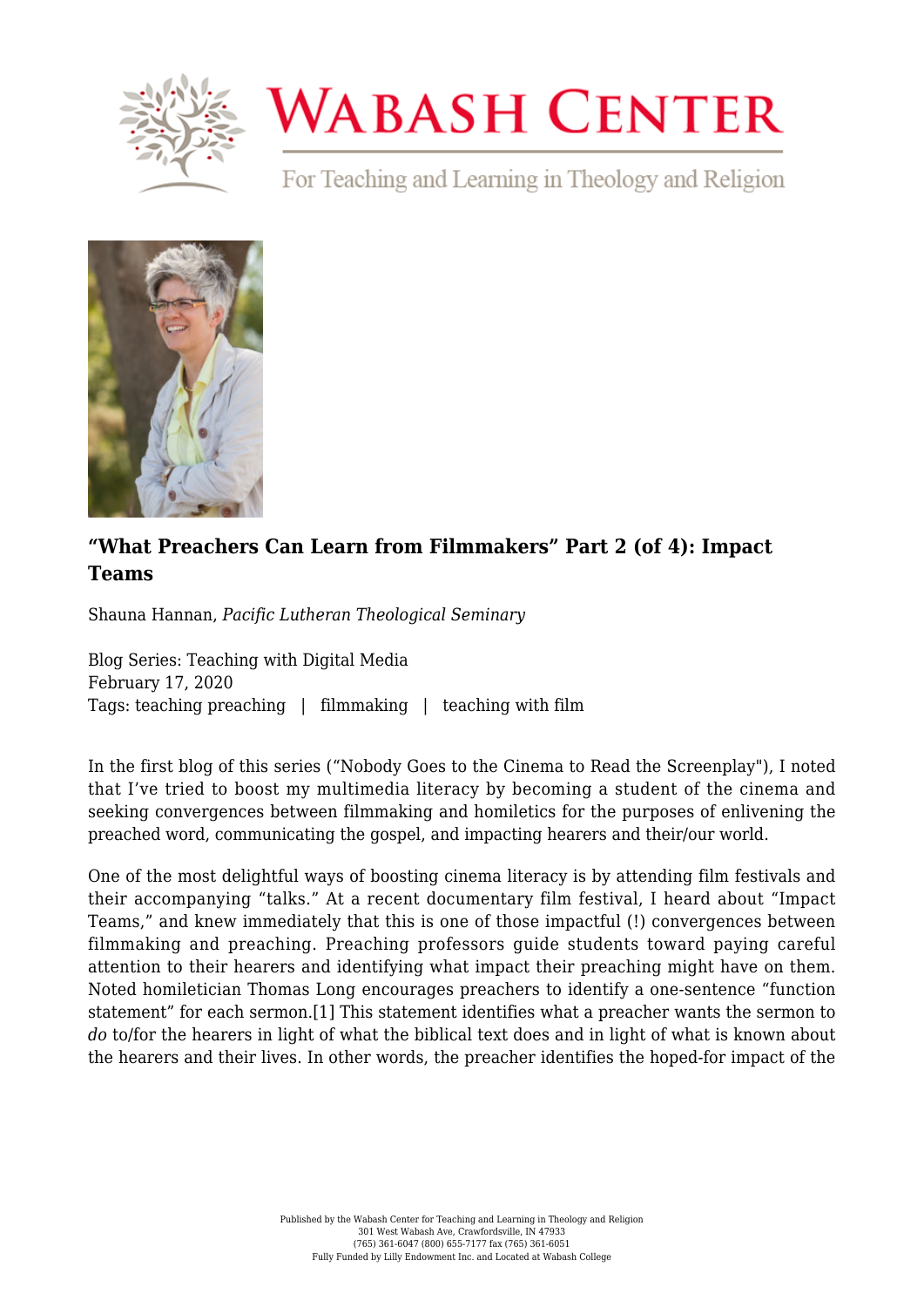sermon on individual hearers, the church, and maybe even the world.

Often the first weeks of introductory preaching courses are dedicated to helping novice preachers get to a faithful function statement in order to craft a sermon that will do what the preacher (with the guidance of the Holy Spirit, of course) hopes it will accomplish (e.g., inspire, comfort, challenge, motivate, encourage, etc.). A good place to begin is to help preachers identify the impact sermons have had on them. Because this task does not come easy (surprising as that might be), getting some distance from the discipline of homiletics altogether is often a helpful starting place.

## **A Film's Impact on the Viewer**

Have you ever wondered why the majority of people have a conversation with someone about the films they see and the majority of worshippers (so it seems) rarely talk about their worship experiences with another? Somehow, we've been culturally formed to identify a movie's impact on us beyond "I liked it" or "I didn't like it." We've developed a sense that movies are supposed to affect us and in this age of expanding cinematic literacy we've gained the capacity to articulate such effects. The preaching classroom is served by taking the discussion one step further and exploring with students what created the impact, e.g. lighting creates mood, camera angle forces point of view, the pace of dialog might create a sense of immediacy. "The filmmaker organizes shots, camera movement, editing, and music to elicit certain reactions so that viewers will respond right on cue precisely as intended.["\[2\]](#page-2-1)

<span id="page-1-0"></span>Learning the *techne* of filmmaking points to the intentionality of a filmmaker seeking (unapologetically!) a hoped-for impact on the viewer.

### **A Sermon's Impact on the Hearer**

Grasping the cinematic intentionality of a filmmaker aids recognition of the homiletic intentionality of the preacher. What tools do preachers have to create mood or to adopt a point of view, for example? How can preachers choose and use these tools to accomplish the sermon's hoped-for impact?

Even beyond homiletical *techne*, students begin to develop an appreciation for the power of preaching. In other words, with some intentionality, sermons can do things. (It's worth noting that intentionality can be Spirit-led and, therefore, need not be equated with manipulation as some have been led to believe.)

### **Sermon Impact Teams**

While many preachers learn to embrace the need to identify their sermon's hoped-for impact, far fewer preachers embrace the encouragement to find out what impact a sermon actually has had on their hearers. Preachers can learn from filmmakers in this regard as well. Not only do filmmakers work toward a desired impact, but they often have "impact teams" to find out how films affect their viewers. It doesn't take blockbuster budgets for preachers to adopt sermon